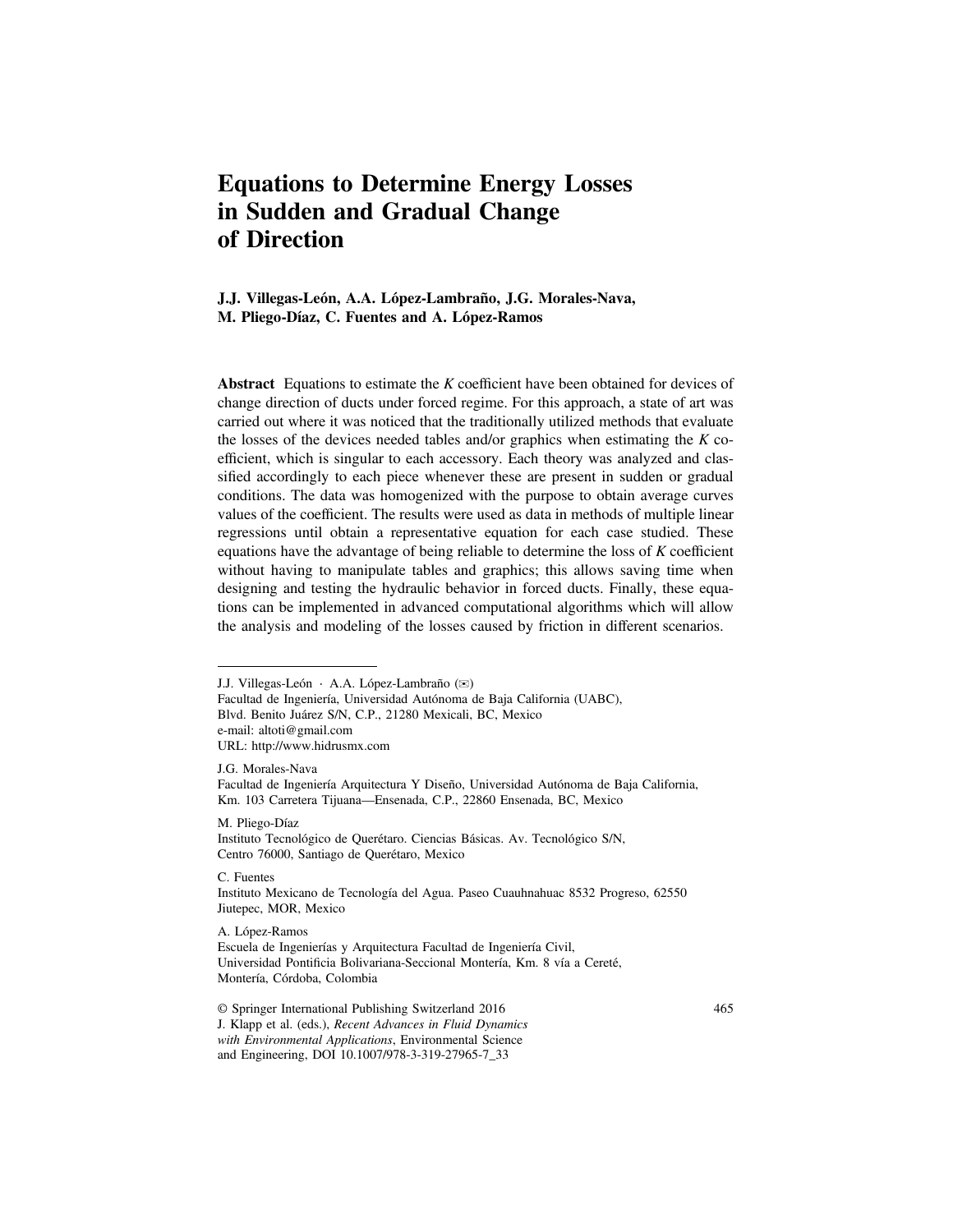# **1 Introduction**

The loss of hydraulic energy is vital to quantify, because it is necessary to know the amount of available hydraulic energy in order to use it in a system such as: the conveying lines in industrial plants (Anaya-Durand et al. 2014), internal distribution networks in geothermal centrals (Di Maria 2000), ducts in hydroelectric plants (Elbatran et al. 2015), water distribution networks to populations (Yıldırım and Singh 2010), drip irrigation systems (Sesma et al. 2015), and many more which can be cited.

The study of energy losses is divided in: friction losses and local losses, both having a different origin (Liu et al. 2013), and with reference to the latter the present work is concentrated. Local losses take place when the fluid flows in a duct which has a constant diameter and suddenly, the duct changes direction or it exist an expansion, reduction, bifurcation, or obstruction (accessory). This generally happens in the surroundings of the element that causes it and its magnitude, origins and quantification depends of the specific characteristics of the device (Bariviera et al. 2013; Fuentes and Rosales 2004). Our investigation focuses on the study of energy losses caused by a change in direction of the flow (curves) of circular conduits, being this device the highly used in the building of forced conductions.

A change in direction can occur in sudden or gradual conditions. In a sudden direction change, the direction of the fluid is abruptly modified which causes a detachment or separation of the fluid in the internal part of the curve and a pressure increase in the external part caused by the intensity of the impact (Fig. 1a). This causes that, after the curve the motion of the flow change into a spiral form up to lengths equal 50 times the diameter of the conduction (Hellström et al. 2013; Sotelo 2013). However, when the direction change is performed in gradual form (Fig. 1b), the phenomenon of the fluid's alteration is similar to the abrupt change, but it happens in lower magnitude according to how smooth the curve is produced (Sotelo 2013).

Recent investigations carried out by: Csizmadia and Hős (2014), Gasljevic and Matthys (2009), Hellström et al. (2013), Ji et al. (2010), Noorani et al. (2013),



**Fig. 1** Behavior of circulating flow in: **a** Sudden change of direction. **b** Gradual change of direction. *θ* is the deflection angle of the *curve*, *r* is curvature's ratio and *D* the diameter of the conduit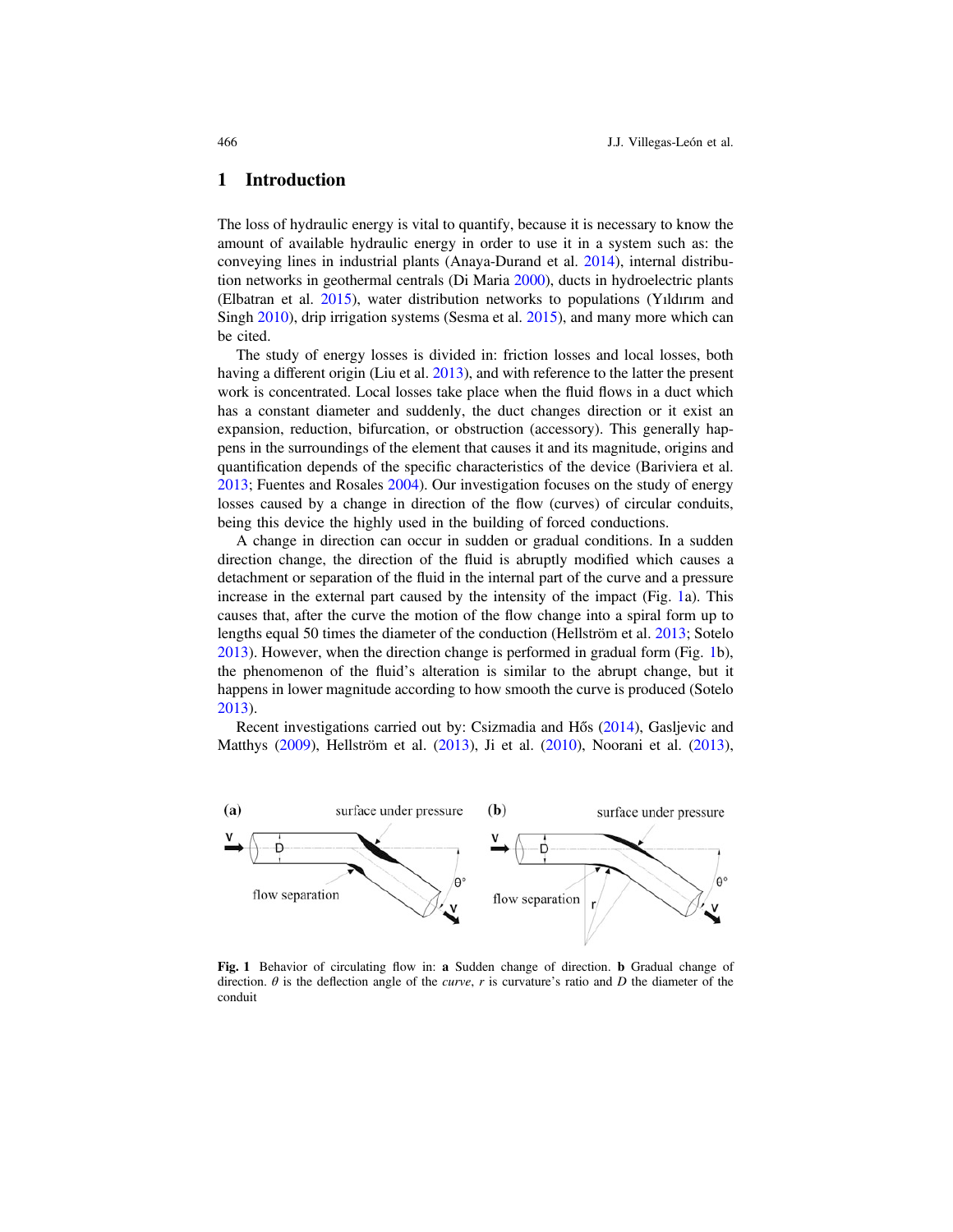Shi et al. (2013), Ulusarslan (2010); among others, support the importance of studying the phenomenon and the way energy losses in a change of direction are quantified. Despite having an array of analytical and experimental results to obtain the losses of *K* coefficient for this device, there is no generalized value for the geometrical and physical conditions on which these devices are being used.

In this investigation are obtained equations to determine the *K* coefficient of a sudden and gradual change of direction, providing an average value using experimental information.

## **2 Theory**

## *2.1 Estimation of Energy Losses*

In literature (Acero and Rodríguez 2008; Bariviera et al. 2013; Sotelo 2013; Streeter et al. 2000; USACE 1980; USBR 1985; Yıldırım and Singh 2010)—among others —local energy losses have been determined as follows:

$$
h_L = K \frac{V^2}{2g} \tag{1}
$$

where:  $h_L$  is the loss of hydraulic charge (m); *g* is the acceleration of gravity (m/s<sup>2</sup>); *V* is the average speed of flow (m/s) which, in a change of direction is the one produced in the upstream above the accessory; *K* is the coefficient of losses in the accessory (dimensionless) which is obtained by employing tables or graphics from experimental results who are often combined with empirical equations whose values are dependent to physical and geometrical parameters and, in occasions of the Reynolds Number (Bae and Kim 2014). This number is calculated as follows:

$$
R_e = \frac{DV}{v} \tag{2}
$$

where:  $R_e$  is the Reynolds Number (dimensionless);  $D$  is the diameter of the conduit (m); *V* is the average speed of flow (m/s); *v* is t kinematic viscosity of the fluid (m<sup>2</sup>/s).

# *2.2 Estimation of the K Coefficient*

#### (*a*) *Sudden Change of Direction*

Sotelo (2013) and USACE (1980) recommended the use of a graphical method to estimate the *K* coefficient, using the laboratory results of Kirchbach and Schubart. This graphic has curves for three Reynolds numbers (20000, 60000, and 250000) and relate to the deflection angle  $(\theta)$  to obtain the coefficient of interest. On the other hand,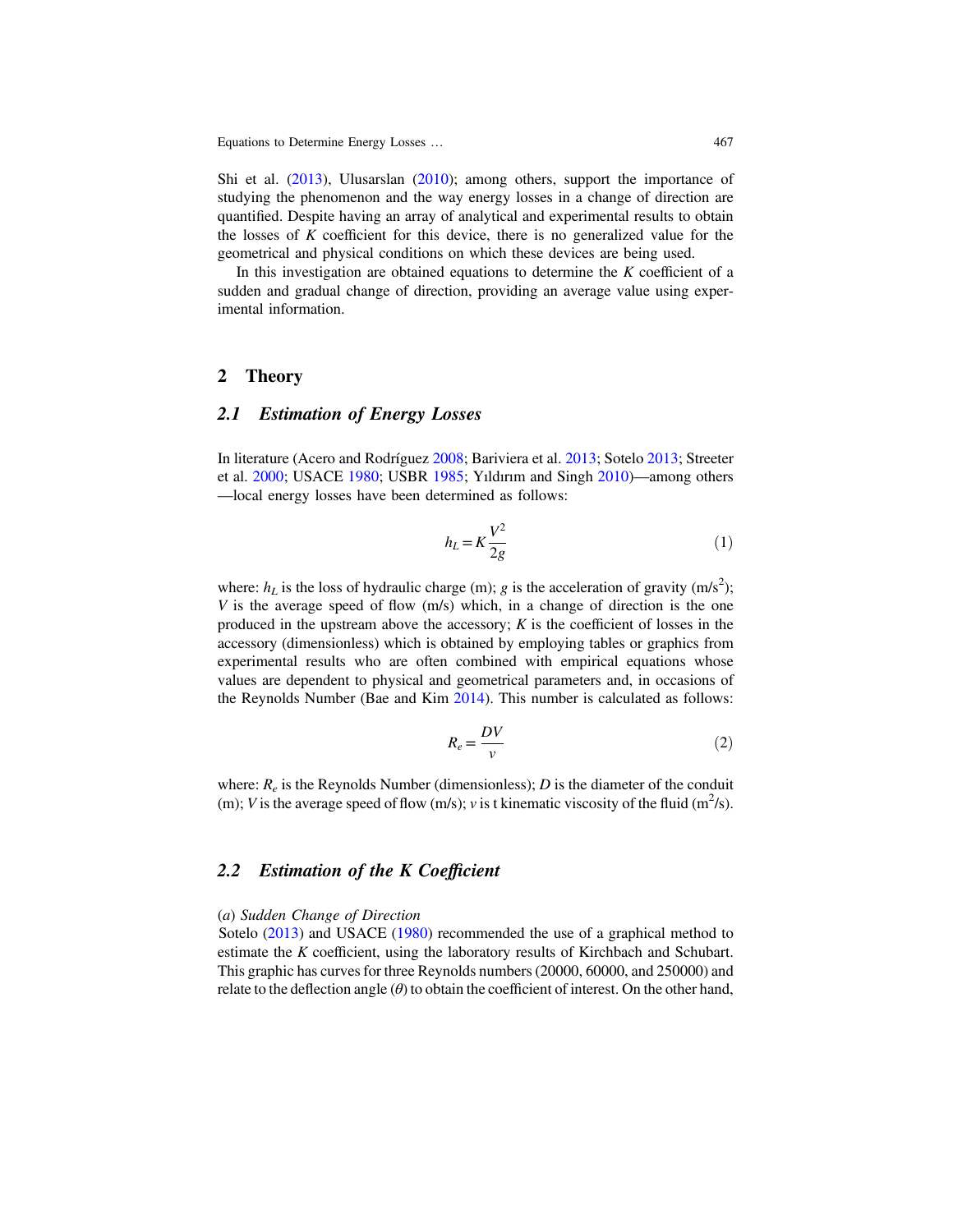in CFE (1983) and Miller (1978), the *K* losses coefficient is obtained from a graphic for  $R_e = 1000000$ , where the value of *K* is subjected to the deflection angle  $(\theta_b)$ .

#### (*b*) *Gradual Change of Direction*

In USACE (1980), it is said that the coefficient of loss can be estimated using a Wasieliewski's graphic which depends on the deflection of the angle (*θ*) and to the relation of the curve's ratio according to the diameter of the device (*r/D*). Based on USBR (1985), it has been suggested a graphic to obtain the experimental coefficient value when the central angle of the curve is 90°. This graphic has several curves proposed by various researchers and a curve fitting proposed by the author of this paper which will be also considered as part of the article itself. To this point, the losses coefficient depends on the ratio of the curvature and the diameter of the accessory  $(R<sub>p</sub>/D)$ . Subsequently, the author proposes other graphic with a correction factor for a change in direction with other curvature angle different of 90°. In order to obtain the most adequate *K* coefficient, the correction factor proposed by the author is proportional to the resulting coefficient of the curve with an angle of 90°. In Sotelo (2013), the *K* coefficient can be determined as follows: *θ*◦ subjected to the deflection angle (θ<sub>b</sub>).<br>
icient of loss can be estimated using a<br>
he deflection of the angle (θ) and to the<br>
e diameter of the device (r/D). Based on<br>
ic to obtain the experimental coefficient<br>
is 90°.

$$
K = C_c \frac{\theta^{\circ}}{90^{\circ}} \tag{3}
$$

where; *K* is the experimental coefficient;  $\theta$  is the inner angle of the curvature, and  $C_c$  is a coefficient for curves presenting a constant diameter and for the Reynolds number >2.2  $\times$  10<sup>5</sup>. This number has been obtained from the Hoffman graphic which depends the ratio of the curve and the diameter of the conduit (*r/D*), and at the same time, it depends on the relation between the roughness and the diameter (*ε/D*). In order to obtain the same amount of parameters, this research considers the average curve of *ε/D*. Considering CFE (1983) and Miller (1978), the experimental coefficient can be obtained in a graphic representation when the flow reaches its standarization and the Reynolds' number is equal to  $10^6$ . On this graphic, the coefficient is governed by the deflection angle and the relation between the ratio of the curve and the diameter of the conduit (*r/D*). The authors of the current research suggest three other graphics where correction coefficients can be obtained for the Reynolds Number, by the length after the curve, and by the roughness of the conduit. However, this current research will not consider these corrections in order to maintain a degree of uniformity on the parameters regarding the other authors. According to SARH (1984), the *K* coefficient in a change of direction, presenting a deflection of 90°, can be estimated through a tabulation which is governed by the relation between the ratio of the curvature and the diameter of the conduit (*r/D*). Nevertheless, if the deflection is different from 90°, the obtained coefficient should be proportional to a *η* factor which can be determined with a second tabulation and it will depend on the magnitude of the deflection angle (*θ*).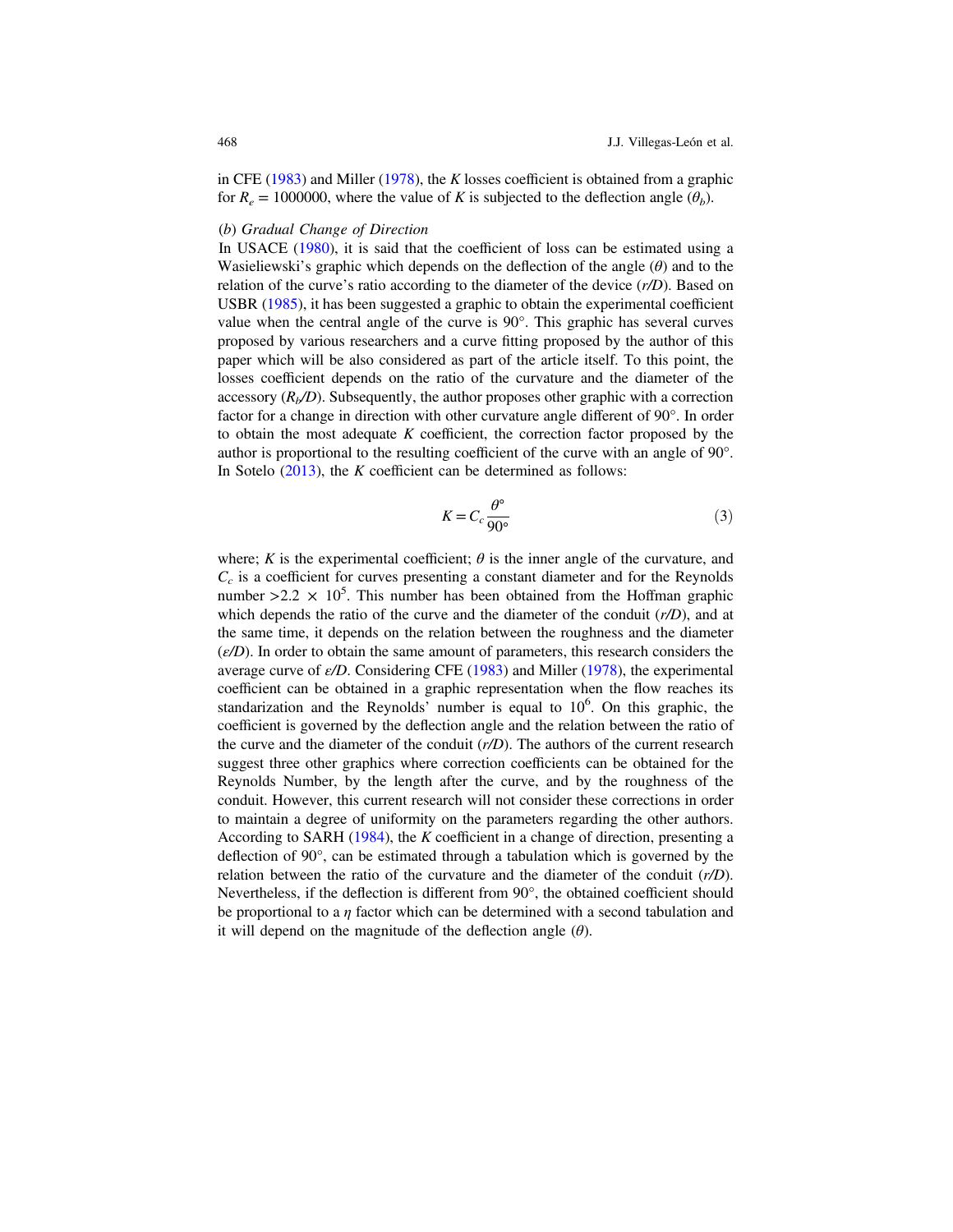## **3** Estimation and Analysis of the K Coefficient

Based on what has been found in the literature, the study of energy losses on devices which have direction changes are divided according to sudden conditions and gradual conditions. Based on this criterion.

#### (*a*) *Sudden Change of Direction*

In order to estimate the *K* coefficient in sudden conditions, the methods suggested in CFE (1983), Miller (1978), Sotelo (2013) and USACE (1980) were choose to work with. All of them employ graphics to estimate the losses coefficient dependent to the deflection angle (*θ*). Using the graphs, coordinates were obtained showing the points on the curves; afterwards, this information was homogenized in such manner that, for each method, values of the *K* coefficient were obtained for values of *θ*. from 0 to 90°, in 5° increments. Based on the obtained data, using the previously described process, average values were estimated and subsequently proposed in this research, indicated as  $K_{CB}$ . Figure 2 shows the behavior of the values—represented by curvesof the *K* coefficient; the coefficients and the curve of the average losses coefficient  $(K_{CB})$  were determined by the employment of the previously selected methods. Furthermore, this figure shows the tendency of the *K* coefficient of a given value of *θ* and  $R_e$ , whereas the  $K_{CB}$  coefficient depends just to the angle  $\theta$ .

A multiple linear regression was carried out using the values of the  $K_{CB}$  coefficient. Figure 3 shows the curve fitting and its equation in order to estimate the coefficient of a device which makes an abrupt direction change  $(K_{CB})$  with a confidence of 99.9 %

$$
K_{CB} = \frac{0.0031960558 + 0.0030444516 \theta}{1 - 0.014390831 \theta + 0.00006719314 \theta^2}
$$
(4)

where:  $K_{CB}$  is the coefficient of an abrupt change of direction;  $\theta$  is the deflection angle of the curve (degrees). In order to apply this equation it suffices to know the angle  $\theta$ . This equation is suggested to obtain the values with previously exposed level of trust/confidence only in the cases when the angle is greater than 0 and lesser or equal to 90°.

### (*b*) *Gradual Change of Direction*

In order to estimate the *K* coefficient in gradual conditions, methods proposed in CFE (1983), Miller (1978), SARH (1984), Sotelo (2013), USACE (1980) and USBR (1985) were employed; these methods involved graphics, tables, and equations.

Values of the losses coefficient were obtained for each method in a relation to the curvature ratio regarding to a diameter (*r/D*) of 1 and to values of the deflection angle ( $\theta$ ) from 0 to 90° in steps of 5°. *K* values were obtained in a similar way corresponding to the relations of *r/D* 1.5, 2, 4, 6, and 10. Once having these results, average values of the losses coefficient were determined for each value of *θ* for  $r/D = 1$ ; each increment is represented as  $K_{CGI}$ . This average was also carried out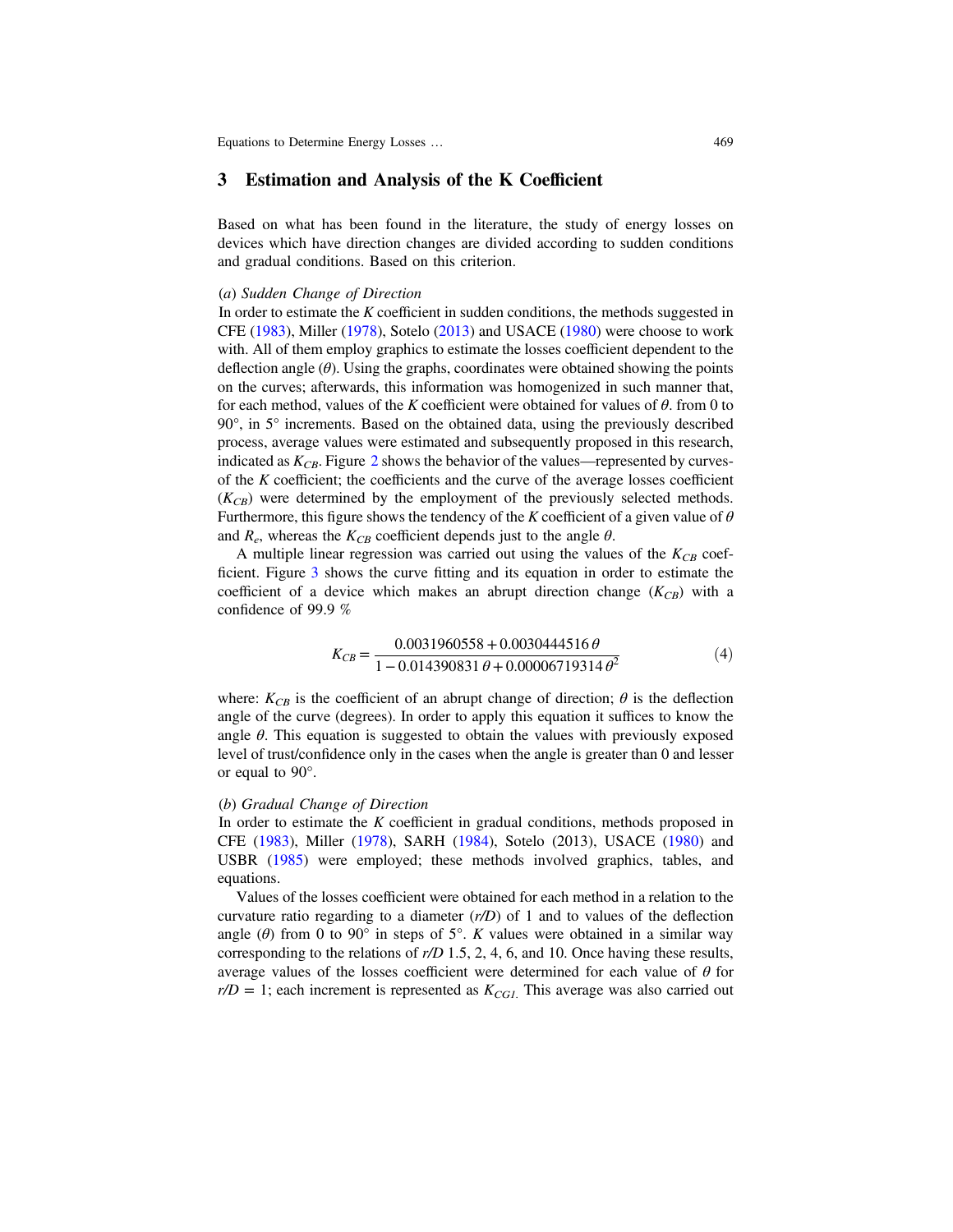470 J.J. Villegas-León et al.



**Fig. 2** Curves of the *K* coefficient in an abrupt change of direction corresponding to the angle of the deflection curve in degrees. The *K*-*CB* curve represents the average values



Fig. 3 Fitting curve and the equation of the  $K_{CB}$  coefficient regarding the deflection angle of the curve (*θ*)

in the case that *r/D* might be of 1.5, 2, 4, 6, and 10; these average values are represented as  $K_{CG2}$ ,  $K_{CG3}$ ,  $K_{CG4}$ ,  $K_{CG5}$ , and  $K_{CG6}$ , respectively, Fig. 4 shows the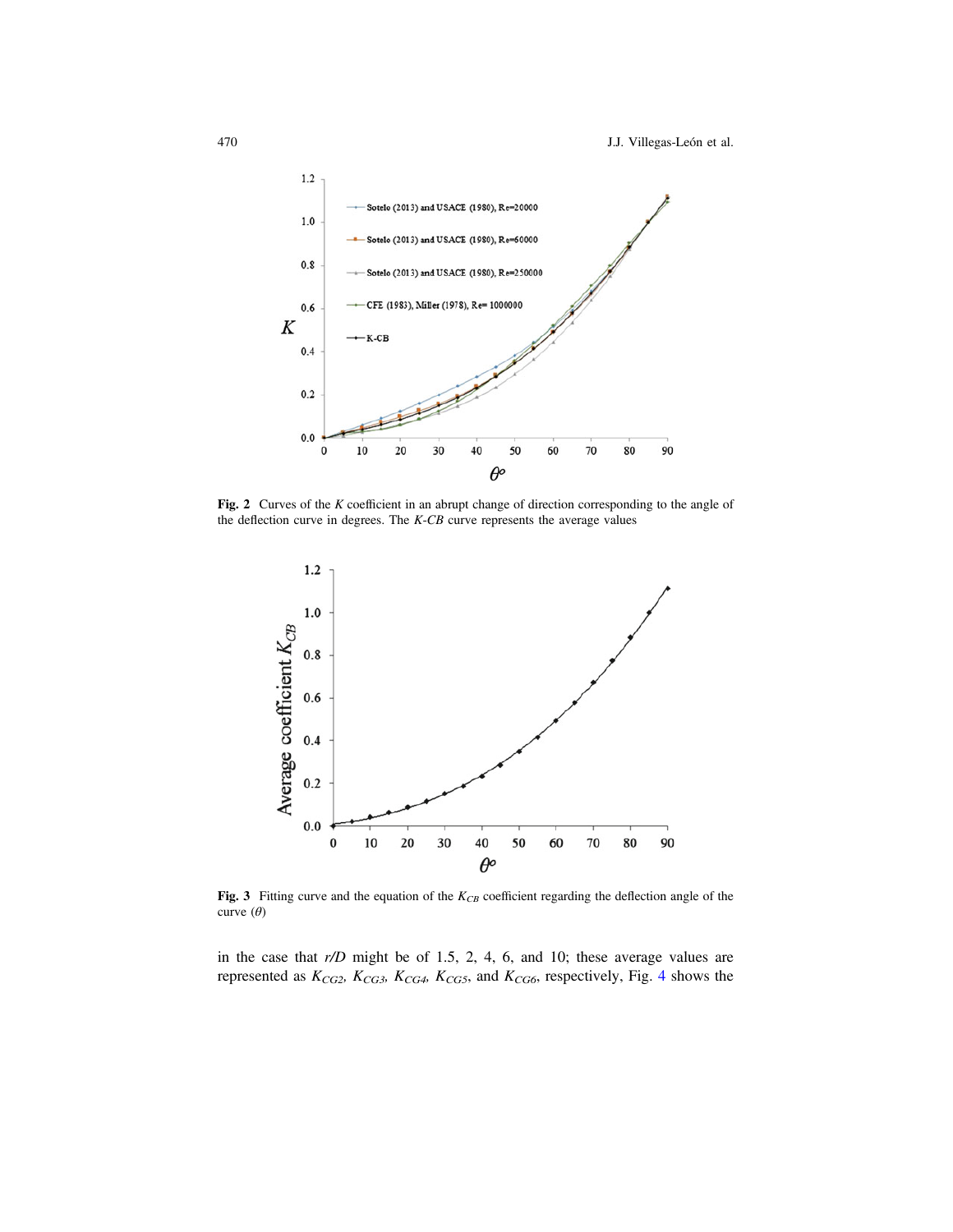tendency of the average values of the  $K_{CG}$  coefficient with respect to the variation of the curve's deflection angle (*θ*).

Once all the average values were obtained, a multiple linear regression was carried out where a fitting curve was selected for the 6 classifications of  $K_{CG}$ , i.e. a fitting curve of 99.9 % was obtained for the  $K_{CGI}$  values (Fig. 5). This resulted in the same curve for the other 5, but with a different fitting on each one of them.

In general, the equation of the fitting curve for all 6 classifications of  $K_{CG}$  can be represented as follows:

$$
K_{CG} = \frac{(a+c\theta)}{(1+b\theta)}\tag{5}
$$

where:  $K_{CG}$  is the losses coefficient in gradual direction change with a fixed value of *r*/D; *a*, *b*, *and c* are constants that vary in relation to *r*/D;  $\theta$  is the value of the deflected angle in degrees. Since the values of the constants (*a, b, c*) vary on each classification of the  $K_{CG}$  coefficient, a fitting curve was defined for each of the constants regarding the relation *r/D.* Figure 6 shows the fitting curve with the values of constant *a* and the Eq. (6) which defines its value with a 99.9 % confidence. Equations for constant *b* and *c* are represented in (7) and (8), respectively.



**Fig. 4** Behavior of the average values in a gradual direction change of different relations between the ratio of the curve regarding the diameter of the conduit (*r/D*) according to the curve's deflection angle *θ.* Curves K-CG1, K-CG2, K-CG3, K-CG4, K-CG5, and K-CG6 correspond to the ratio  $r/D = 1, 1.5, 2, 4, 6, and 10, respectively$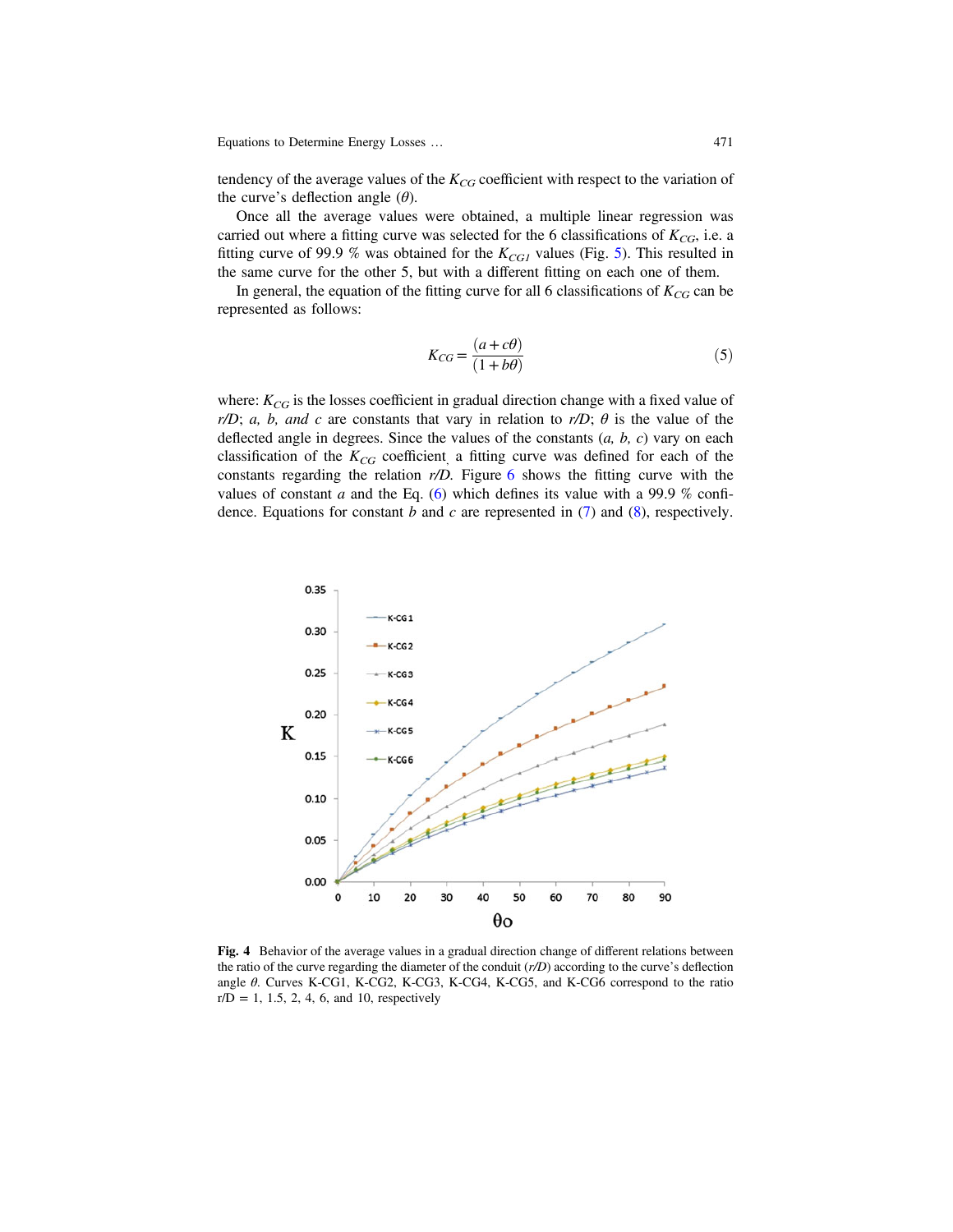

**Fig. 5** Fitting curve to estimate the  $K_{CGI}$  coefficient as a function of the curve's deflection angle  $\theta$ 



**Fig. 6** Fitting curve of the constant *a* in Eq. 5 with respect between the curvature's ratio and the diameter of the conduit *r/D*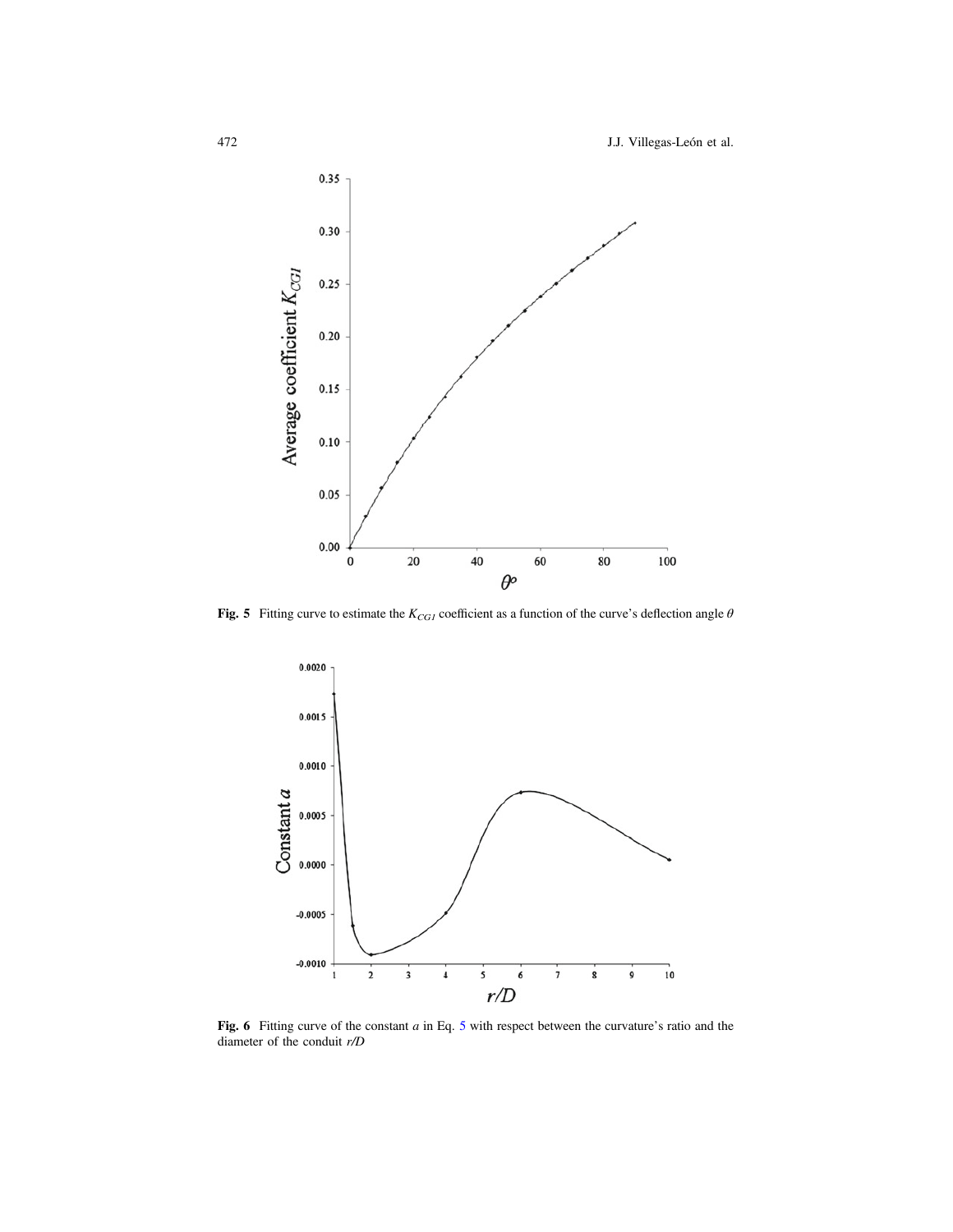$$
a = -0.0573379 + 0.00496834(r/D) - 0.00001716(r/D)3 + \frac{0.07867083}{(r/D)0.5} - \frac{0.066727}{e^{(r/D)}}
$$
(6)

$$
b = 0.20495202 + 0.05446522(r/D) - 0.08723377(r/D)^{0.5} \ln(r/D)
$$
  
 
$$
- \frac{0.45002930 \ln(r/D)}{(r/D)} - \frac{0.25130468}{(r/D)^{2}}
$$
  
\n
$$
c = -0.01383436 - 0.01385106(r/D) + 0.00051449(r/D)^{2}
$$

$$
+ 0.04504019 \ln(r/D) + \frac{0.08991395}{e^{(r/D)}}
$$
\n(8)

Considering the equations for constants *a, b,* and *c,* Eq. (5) is presented as follows:

$$
K_{CG} = \left\{ \left[ -0.0573379 + 0.00496834(r/D) - 0.00001716(r/D)^3 + \frac{0.07867083}{(r/D)^{0.5}} - \frac{0.066727}{e^{(r/D)}} \right] + \left[ -0.01383436 - 0.01385106(r/D) + 0.00051449(r/D)^2 + 0.04504019\ln(r/D) + \frac{0.08991395}{e^{(r/D)}}(\theta) \right] \right\} / \left\{ 1 + \left[ 0.20495202 + 0.05446522(r/D) - 0.08723377(r/D)^{0.5} \ln(r/D) - \frac{0.45002930\ln(r/D)}{(r/D)} + \frac{0.25130468}{(r/D)^2} \right] (\theta) \right\} \tag{9}
$$

where:  $K_{CG}$  is the losses coefficient in a gradual direction change; This equation should be used under the following conditions:  $1 \le r/D \le 10$  and  $5 \le \theta \le 90$ . The aim of these conditions is to obtain results under a confidence of 99 %.

By running the Eqs. (4) and (9) the  $K_{AB}$  and  $K_{AG}$  coefficients are obtained, respectively, which are substituted in Eq. (1) order to obtain energy losses in a sudden change direction and gradual change direction, respectively, without using tables and graphs.

# **4 Conclusions**

By reviewing the literature, we realized different methods are suggested in order to determine the losses coefficient (K) for each studied device. After analyzing such methods, it was determined that different values of *K* can be obtained with the use of one or other method; therefore, no standard values were registered. The implemented equations generate average *K* values of the analyzed methods with a determination of 0.99 and they not requires any handling of documents to determine its losses coefficient safely, exact and practical. Mathematical models implemented in this research can be applied jointly with Eq. (1) to obtain energy losses in the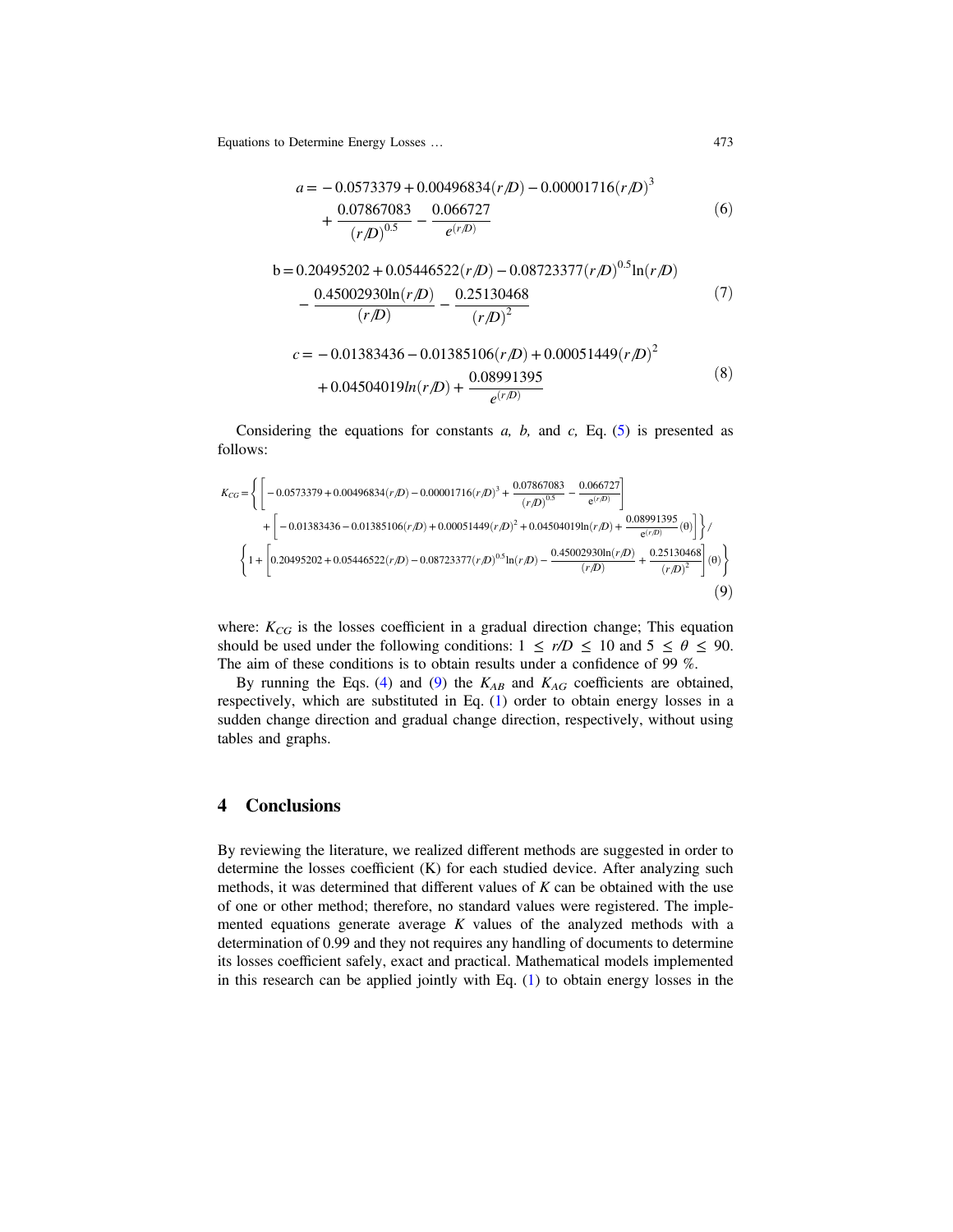474 J.J. Villegas-León et al.

studied devices and save time in the design and testing of hydraulic behavior of forced conduits. Likewise, the equations can be implemented in advanced calculation algorithms that allow the analysis and modeling of losses caused by friction in different scenarios.

# **References**

- Acero, MF, Rodríguez, D (2008) Determinación experimental del coeficiente de pérdidas menores km en accesorios de agua potable de PVC. In: XVIII seminario nacional de hidráulica e hidrología, sociedad colombiana de ingenieros, Bogotá, D.C. 22–24 de mayo de
- Anaya-Durand AI, Cauich-Segovia GI, Funabazama-Bárcenas O, Gracia-Medrano-Bravo VA (2014) Evaluación de ecuaciones de factor de fricción explícito para tuberías. Rev Mexicana Ing Química 25:128–134
- Bae Y, Kim Y (2014) Prediction of local loss coefficient for turbulent flow in axisymmetric sudden expansions with a chamfer: effect of Reynolds number. J. Ann Nucl Energy 73:33–38
- Bariviera D, Frizzone JA, Rettore NO (2013) Dimensional analysis approach to estimate local head losses in microirrigation connectors. J Irrig Sci 32:169–179
- CFE (1983) Conducciones a Presión, tomo 2.3, Hidrotecnia Comisión Federal de Electricidad, Instituto de Investigaciones Eléctricas, Manual de Obras Civiles
- Csizmadia P, Hős C (2014) CFD-based estimation and experiments on the loss coefficient for Bingham and power-law fluids through diffusers and elbows. J Comput Fluids 99:116–123
- Deniz Ulusarslan D (2010) Effect of diameter ratio on loss coefficient of elbows in the flow of low-density spherical capsule trains. Part Sci Technol Int J 28:348–359
- Di Maria F (2000) Design and off design pipe network geothermal power plant analysis with power pipe simulator. Energy Convers Manag 41:1223–1235
- Elbatran AH, Yaakob OB, Ahmeda YM, Shabara HM (2015) Operation, performance and economic analysis of low head micro-hydropower turbines for rural and remote areas: a review. Renew Sustain Energy Rev 43:40–50
- Fuentes OA, Rosales IL (2004) Estimación de pérdidas locales de energía e domiciliarias de agua potable. Rev Mexicana Ingeniería Hidráulica en México 19:65–73
- Gasljevic K, Matthys EF (2009) Friction and heat transfer in drag-reducing surfactant solution flow through curved pipes and elbows. Eur J Mech B/Fluids 28:641–650
- Hellström LHO, Zlatinov MB, Cao G, Smits AJ (2013) Turbulent pipe flow downstream of a 90<sup>o</sup> bend. J Fluid Mech 735(R7):1–12
- Ji C, Zhang X, Jiang M, Yan P (2010) Numerical simulation of influence of 90°-bend pipeline geometric shape on local loss coefficient. In: 2010 International conference on mechanical and electrical technology (ICMET 2010), pp 668–672
- Liu SH, Xue J, Fan M (2013) The calculation of mechanical energy loss for incompressible steady pipe flow of homogeneous fluid. J Hydrodyn 25:912–918
- Miller DS (1978) Internal flow systems. BHRA (information services)
- Noorani A, El Khoury GK, Schlatter P (2013) Evolution of turbulence characteristics from straight to curved pipes. Int J Heat Fluid Flow 41:16–26
- SARH (1984) Obras de Toma para Presas de Almacenamiento. Dirección General de Obras Hidráulicas y de Ingeniería Agrícola para el Desarrollo Rural, Distrito Federal, Mexico
- Sesma J, Molina-Martínez JM, Cavas-Martínez F, Fernández-Pacheco DG (2015) A mobile application to calculate optimum drip irrigation laterals. Agric Water Manag 151:13–18
- Shi H, Chen G, Wang Y, Chen X (2013) Ratcheting behavior of pressurized elbow pipe with local wall thinning. Int J Press Vessels Pip 102–103:14–23
- Sotelo AG (2013) Hidráulica general, vol 1. LIMUSA